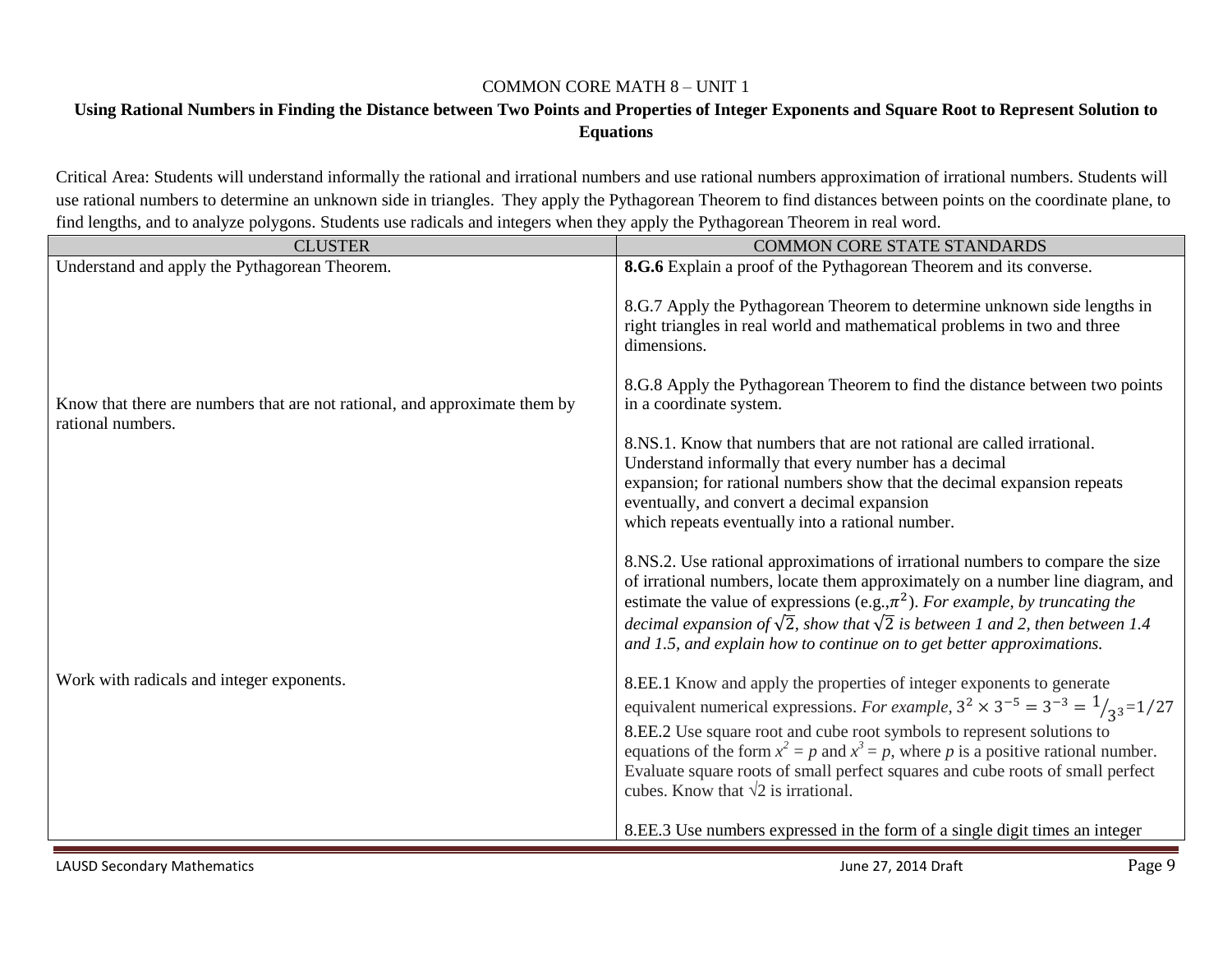| <b>CLUSTER</b>                                                            | <b>COMMON CORE STATE STANDARDS</b>                                                                                                                                                                                                                                                                                                                                                                                                                                                                                                                                                                                                                                                                                                                            |
|---------------------------------------------------------------------------|---------------------------------------------------------------------------------------------------------------------------------------------------------------------------------------------------------------------------------------------------------------------------------------------------------------------------------------------------------------------------------------------------------------------------------------------------------------------------------------------------------------------------------------------------------------------------------------------------------------------------------------------------------------------------------------------------------------------------------------------------------------|
|                                                                           | power of 10 to estimate very large or very small quantities, and to express how<br>many times as much one is than the other. For example, estimate the population<br>of the United States as $3 \times 10^8$ and the population of the world as $7 \times 10^9$ , and<br>determine that the world population is more than 20 times larger.<br>8.EE.4 Perform operations with numbers expressed in scientific notation,<br>including problems where both decimal and scientific notation are used. Use<br>scientific notation and choose units of appropriate size for measurements of<br>very large or very small quantities (e.g., use millimeters per year for seafloor<br>spreading). Interpret scientific notation that has been generated by technology. |
|                                                                           |                                                                                                                                                                                                                                                                                                                                                                                                                                                                                                                                                                                                                                                                                                                                                               |
| <b>MATHEMATICAL PRACTICES</b>                                             | <b>LEARNING PROGRESSIONS</b>                                                                                                                                                                                                                                                                                                                                                                                                                                                                                                                                                                                                                                                                                                                                  |
| 1. Make sense of problems and persevere in solving them.                  | http://ime.math.arizona.edu/progressions/#committee.                                                                                                                                                                                                                                                                                                                                                                                                                                                                                                                                                                                                                                                                                                          |
| 2. Reason abstractly and quantitatively.3. Construct viable arguments and |                                                                                                                                                                                                                                                                                                                                                                                                                                                                                                                                                                                                                                                                                                                                                               |
| critique the reasoning of others.                                         | CDE Progress to Algebra K-8                                                                                                                                                                                                                                                                                                                                                                                                                                                                                                                                                                                                                                                                                                                                   |
| 4. Model with mathematics.                                                | www.cde.ca.gov/be/cc/cd/documents/updateditem12catt3.doc                                                                                                                                                                                                                                                                                                                                                                                                                                                                                                                                                                                                                                                                                                      |
| 5. Use appropriate tools strategically.                                   |                                                                                                                                                                                                                                                                                                                                                                                                                                                                                                                                                                                                                                                                                                                                                               |
| 6. Attend to precision.                                                   |                                                                                                                                                                                                                                                                                                                                                                                                                                                                                                                                                                                                                                                                                                                                                               |
| 7. Look for and make use of structure.                                    |                                                                                                                                                                                                                                                                                                                                                                                                                                                                                                                                                                                                                                                                                                                                                               |
| 8. Look for and express regularity in repeated reasoning.                 |                                                                                                                                                                                                                                                                                                                                                                                                                                                                                                                                                                                                                                                                                                                                                               |

|           | ENDURING UNDERSTANDINGS                         | <b>ESSENTIAL QUESTIONS</b>                        | <b>KEY VOCABULARY</b>      |
|-----------|-------------------------------------------------|---------------------------------------------------|----------------------------|
| $\bullet$ | Students apply real world problem using         | How are rational and irrational numbers related?  | Approximate                |
|           | Pythagorean Theorem.                            |                                                   | Benchmark                  |
| $\bullet$ | Students approximate irrational numbers using   | How can lengths and distances be expressed –      | Converse                   |
|           | their understanding of square and cube roots.   | exactly or approximately – using understanding of | Cube root, cubic root      |
| $\bullet$ | Students extend their understanding of the      | square roots?                                     | Equation                   |
|           | number system by investigating the relationship |                                                   | Equivalent                 |
|           | between the sides of a right triangle.          | What real world problems does the Pythagorean     | Estimate,                  |
| $\bullet$ | Students create equivalent expressions using    | Theorem allow us to solve?                        | Exponent                   |
|           | integer exponents.                              |                                                   | Expression                 |
| $\bullet$ | Students apply their understanding of exponents | How do we determine whether two expressions       | Hypotenuse                 |
|           | to express and compare numbers.                 | involving exponents are equivalent?               | Integer                    |
| $\bullet$ | Students understand irrational numbers and      |                                                   | Irrational                 |
|           | when to use them in solving problems.           | How can we express very small or very large       | <b>Pythagorean Theorem</b> |
|           |                                                 | numbers using exponential (scientific) notation?  | Radical                    |
|           |                                                 |                                                   | Rational                   |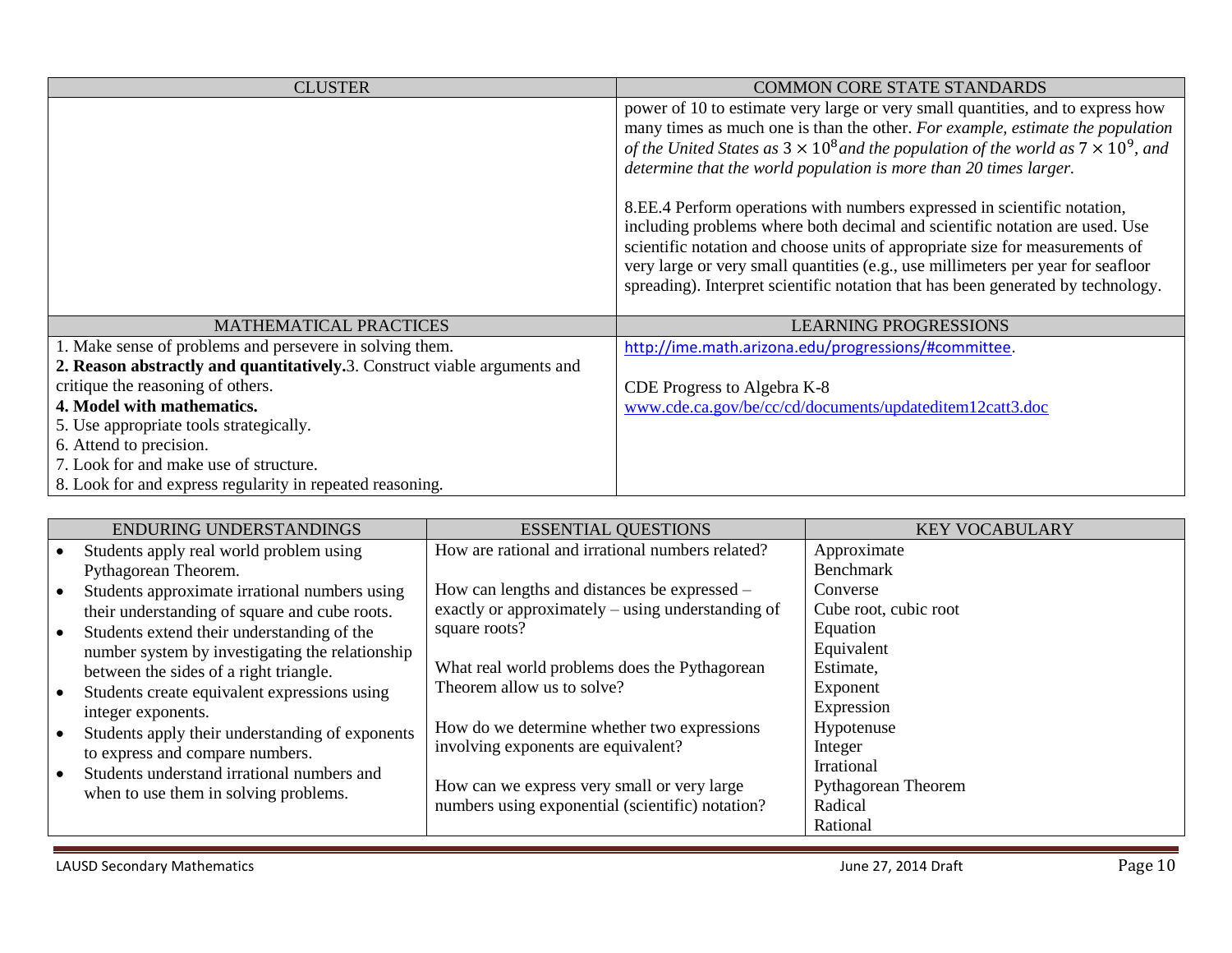| ENDURING UNDERSTANDINGS | <b>ESSENTIAL OUESTIONS</b>                        | <b>KEY VOCABULARY</b>  |
|-------------------------|---------------------------------------------------|------------------------|
|                         | How can you investigate the relationships between | Scientific notation    |
|                         | rational and irrational numbers?                  | Side, length, distance |
|                         |                                                   | Square root            |

| <b>RESOURCES</b>                                         | <b>INSTRUCTIONAL STRATEGIES</b>                             | <b>ASSESSMENT</b>                             |
|----------------------------------------------------------|-------------------------------------------------------------|-----------------------------------------------|
| <b>Mathematics Assessment Project</b>                    | Introduce the proof of the Pythagorean Theorem              | <b>Formative Assessments</b>                  |
| 8.G.6, 8.G.7: The Pythagorean Theorem: Square            | using a concrete model such as manipulative or have         |                                               |
| <b>Areas</b>                                             | students draw a right triangle with sides 3, 4, and 5       | SBAC - http://www.smarterbalanced.org/        |
|                                                          | units. Then have them draw a square of the above            | ITEM #'S 42906 8 NS1-2, 8 EE 1-2              |
| 8.NS.1, 8.NS.2: MAP Concept Lesson, "Repeating           | dimensions at each side of the right triangle.              | <b>SBAC</b> Sample Items:                     |
| Decimals,"                                               | Have students verify using a model, that the sum of         | 8 G 7 MAT.08.CR.1.0000G.H.002                 |
|                                                          | the squares of the legs is equal to the square of the       | 8 G 8 MAT.08.SR.1.0000G.H.143                 |
| <b>Illustrative Mathematics</b>                          | hypotenuse in a right triangle.                             | 8 EE 1 MAT.08.SR.1.000EE.B.203                |
| 8EE.1: Extending the Definition of Exponents,"           | Students should also understand that if the sum of          | 8 EE 2: MAT.08.TE.1.000EE.B.144               |
|                                                          | the squares of the 2 smaller legs of a triangle is          | MAT.08.TE.1.000EE.B.323                       |
| <b>LAUSD Adopted Textbooks and Programs</b>              | equal to the square of the third leg, then the triangle     | 8 G 7: CR 5: Jane's TV<br>$\bullet$           |
| Houghton Mifflin Harcourt, 2014 Go Math!<br>$\bullet$    | is a right triangle.                                        |                                               |
| McGraw-Hill, 2014, California Math, Courses<br>$\bullet$ | Engage students to have authentic experiences and           | <b>Mathematics Assessment Project</b>         |
| $1-3$                                                    | exploration which would enable them to use the              | 8 NS, 8 EE, Short Novice Assessment Tasks     |
| College Preparatory Mathematics, 2013 Core<br>$\bullet$  | Pythagorean Theorem to solve problems.                      | 8 EE: Summative Assessment Tasks: "100        |
| Connections, Courses 1-3                                 | Students can use graphic organizers to show the             | People"                                       |
| Pearson, 2013, Common Core System of                     | relationship between the subsets of the real number         |                                               |
| Courses                                                  | system.                                                     | <b>LAUSD Periodic Assessments</b>             |
|                                                          | <b>Real Numbers</b>                                         | District assessments are under development.   |
|                                                          | All real numbers are either                                 | More information to come soon.                |
|                                                          | rational or irrational                                      |                                               |
|                                                          | Rational<br>Irrational                                      | <b>State Assessments</b>                      |
|                                                          | Integers                                                    | California will be administering the SMARTER  |
|                                                          | Whole                                                       | Balance Assessment as the end of course for   |
|                                                          | Natural                                                     | grades 3-8 and 11. There is no assessment for |
|                                                          | Students can approximate square roots by iterative          | Algebra 1.                                    |
|                                                          | processes. Have students to recognize that $\sqrt{5}$ falls | The 11th grade assessment will include ítems  |
|                                                          | between $2^2 = 4$ and $3^2 = 9$ . The value will be closer  | from Algebra 1, Geometry, and Algebra 2       |
|                                                          | to 2 than to 3.                                             | standards. For examples, visit the SMARTER    |
|                                                          |                                                             | <b>Balance Assessment at:</b>                 |
|                                                          | For 8.EE 1 and 2, have students experience different        | http://www.smarterbalanced.org/               |

۰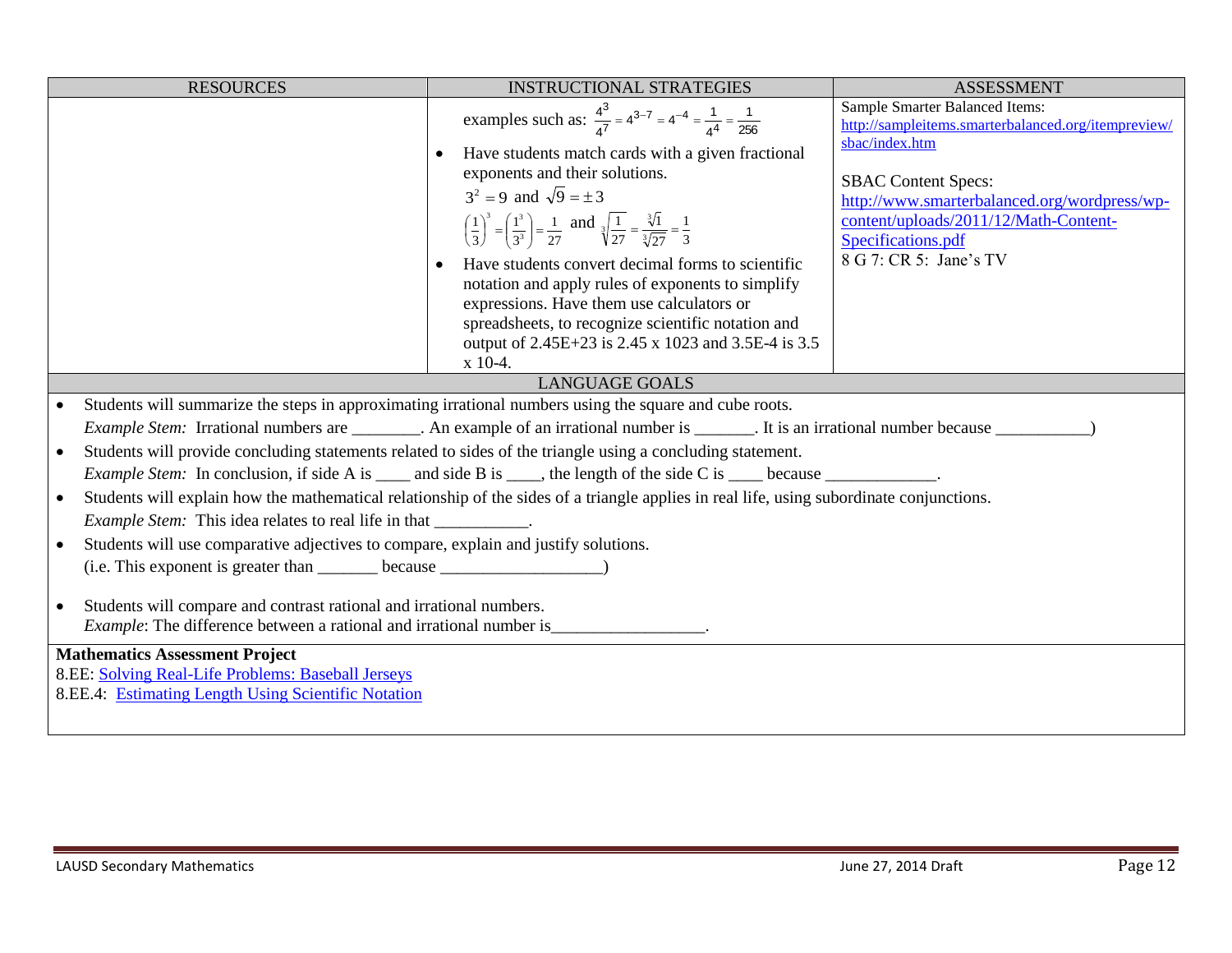| <b>DIFFERENTIATION</b>                                                                                                                                                                                                                                                                                  |                                                                                                                                                                                                                                                                                                                                                                                                                                                                                                                                                                                                                                                                                                                                                                                                                                                                                                                                                                                                                                                               |                                                                                                                                                                                                                                                                                                                                                                                                                                           |  |
|---------------------------------------------------------------------------------------------------------------------------------------------------------------------------------------------------------------------------------------------------------------------------------------------------------|---------------------------------------------------------------------------------------------------------------------------------------------------------------------------------------------------------------------------------------------------------------------------------------------------------------------------------------------------------------------------------------------------------------------------------------------------------------------------------------------------------------------------------------------------------------------------------------------------------------------------------------------------------------------------------------------------------------------------------------------------------------------------------------------------------------------------------------------------------------------------------------------------------------------------------------------------------------------------------------------------------------------------------------------------------------|-------------------------------------------------------------------------------------------------------------------------------------------------------------------------------------------------------------------------------------------------------------------------------------------------------------------------------------------------------------------------------------------------------------------------------------------|--|
| <b>FRONT LOADING</b>                                                                                                                                                                                                                                                                                    | <b>ACCELERATION</b>                                                                                                                                                                                                                                                                                                                                                                                                                                                                                                                                                                                                                                                                                                                                                                                                                                                                                                                                                                                                                                           | <b>INTERVENTION</b>                                                                                                                                                                                                                                                                                                                                                                                                                       |  |
| <b>Expressions and Equations:</b><br>Students have an understanding of whole<br>number powers of 10 with exponential notation.<br>Students have an understanding of the meaning<br>of multiplication and further develop whole<br>number power of 10 to estimate very large or<br>very small quantities | Provide students with opportunities to be recognized for<br>their previous knowledge and to be allowed to avoid<br>redundant learning by being encouraged to learn the<br>sophisticated and advanced information and skills of the<br>curriculum or related curriculums at their own rate. This<br>also includes the opportunity for students to make<br>personal meaning of the lesson. For example:<br><b>Expressions and Equations:</b><br>Students apply their math knowledge of scientific<br>notation and choose appropriate size for<br>measurements depending on quantity to determine<br>such thing as measuring the volume of air a person<br>breaths in a day, week, year, and lifetime given a<br>rate.<br>Bridging from 8 NS 1, 8 NS 2 to the related HS N-RNL<br>Rational and Irrational Numbers 1, Concept Lesson<br>http://map.mathshell.org/materials/lessons.php?taskid=42<br>4&subpage=conceptRational and Irrational Numbers 2,<br><b>Concept Lesson</b><br>http://map.mathshell.org/materials/lessons.php?taskid=43<br>4&subpage=concept | • Small teacher to student ratio discussion –<br>have students observe a micro-organism and<br>discuss such things as area, volume and rate<br>but on a much smaller scale, thus having a<br>need for exponential notation.<br>• Emphasize think-pair-share<br>• Provide multiple representation activity for<br>rational exponents to allow students to<br>discuss and refine their understanding of<br>exponential and radical notation |  |

## **References:**

- 1. National Governors Association Center for Best Practices, Council of Chief State School Officers. (2010). *Common Core State Standards (Mathematics)*. Washington D.C.: National Governors Association Center for Best Practices, Council of Chief State School Officers.
- 2. McCallum, W., Zimba, J., Daro, P. (2011, December 26 Draft). *Progressions for the Common Core State Standards in Mathematics*. Cathy Kessel ( Ed.). Retrieved fro[m http://ime.math.arizona.edu/progressions/#committee.](http://ime.math.arizona.edu/progressions/#committee)
- 3. Engage NY. (2012). New York Common Core Mathematics Curriculum. Retrieved from [http://engageny.org/sites/default/files/resource/attachments/a](http://engageny.org/sites/default/files/resource/attachments/a-story-of-ratios-a-curriculum-overview-for-grades-6-8.pdf)[story-of-ratios-a-curriculum-overview-for-grades-6-8.pdf.](http://engageny.org/sites/default/files/resource/attachments/a-story-of-ratios-a-curriculum-overview-for-grades-6-8.pdf)
- 4. Mathematics Assessment Resource Service, University of Nottingham. (2007 2012). Mathematics Assessment Project. Retrived from [http://map.mathshell.org/materials/index.php.](http://map.mathshell.org/materials/index.php)
- 5. Smarter Balanced Assessment Consortium. (2012). Smarter Balanced Assessments. Retrieved from [http://www.smarterbalanced.org/.](http://www.smarterbalanced.org/)
- 6. Partnership for Assessment of Readiness for College and Career. (2012). PARCC Assessments. Retrieved from [http://www.parcconline.org/parcc](http://www.parcconline.org/parcc-assessment)[assessment.](http://www.parcconline.org/parcc-assessment)